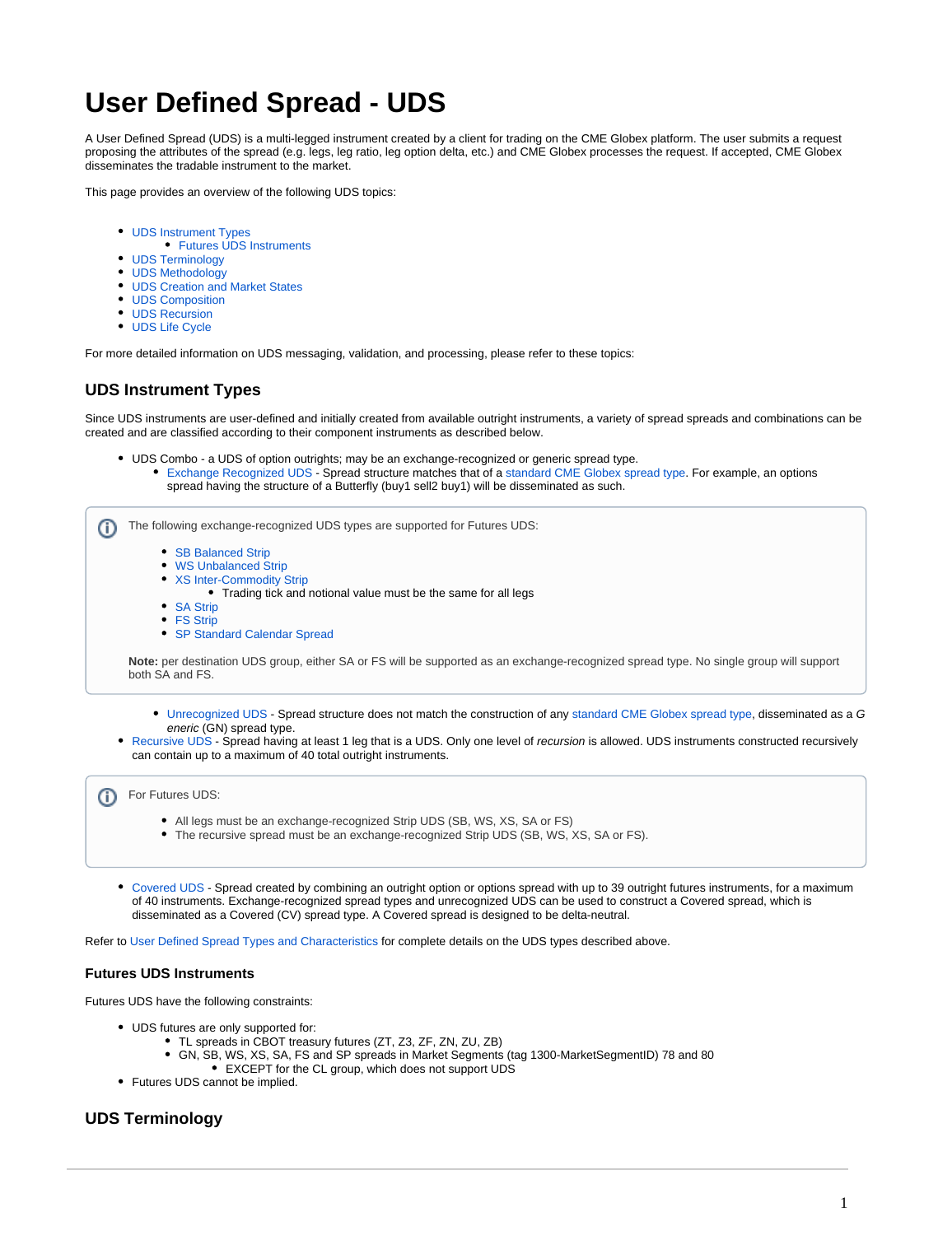UDS messaging relies on message **tag groups**, i.e., each instrument included in the UDS creation request is defined in a block of message values, which is repeated within the message for each component instrument.

Each repeating group may be referred to as a **leg**; however, a leg is not necessarily an outright instrument, but may contain a spread as in the case of a recursive UDS (see below).

#### <span id="page-1-0"></span>**UDS Methodology**

All UDS on CME Globex are constructed with the [iLink Security Definition Request \(tag 35-MsgType=c\)](https://www.cmegroup.com/confluence/display/EPICSANDBOX/iLink+2+Security+Definition+Request) message and acknowledged with the [iLink 2](https://www.cmegroup.com/confluence/display/EPICSANDBOX/iLink+2+Security+Definition)  [Security Definition](https://www.cmegroup.com/confluence/display/EPICSANDBOX/iLink+2+Security+Definition) message.

Once a spread is created, it is identified as a CME Globex exchange-recognized or unrecognized spread type by the value in tag 762- SecuritySubType broadcast in the market data Security Definition (tag 35-MsgType=d) message.

#### **Important** ∧

The order entry iLink Security Definition (tag 35-MsgType=d) message and the market data Security Definition (tag 35-MsgType=d) message have significant differences.

CME Group strongly recommends using the TCP order entry iLink Security Definition (tag 35-MsgType=d) as an acknowledgment and the market data Security Definition (tag 35-MsgType=d) REPLAY message as the instrument definition.

All defined and active spreads are disseminated at the beginning of the week, or at initial creation on the market data Incremental feeds, and looped on the market data Instrument Definition feeds.

### <span id="page-1-1"></span>**UDS Creation and Market States**

[Security Definition Request \(tag 35-MsgType=c\)](https://www.cmegroup.com/confluence/display/EPICSANDBOX/Security+Definition+Request) messages are accepted during all [market states](https://www.cmegroup.com/confluence/display/EPICSANDBOX/Market+and+Instrument+States#MarketandInstrumentStates-MarketStates) except market close.

For a Security Definition Request (tag 35-MsgType=c) submitted during the CME Group maintenance window (4 pm - 4:45 pm CST Monday thru Friday), CME Globex will send a Security Definition Reject (tag 35-MsgType=d) message including tag 58=<User-defined functionality not available at this time>.

#### **If a UDS is created in a non-open group state:**

- the RFQ will **not** be auto-generated—clients must submit the RFQ when the destination group state returns to Open.
- the implied book will **not** be generated; the implied book will be auto-generated at market Open.

### <span id="page-1-2"></span>**UDS Composition**

CME Globex allows a User Defined Spread (UDS) to be composed of instruments from multiple related security groups; the resulting UDS instrument then belongs to the UDS security group (U\$) as indicated in tag 1151-Security Group in the market data Security Definition message. For example, instruments from the following security groups may be used in a single UDS:

- 1. ZE
- 2. E0 3. E1

The resulting UDS will belong to the security group U\$, which contains all User Defined Spreads for Eurodollar Options.

The following are examples of Eurodollar options combinations allowed within a UDS and which would belong to security group U\$:

- 1. Buying one option from security group ZE and selling another option from security group ZE
- 2. Buying one option from security group E0 and selling another option from security group E0
- 3. Buying one option from security group E1 and selling another option from security group E1
- 4. Buying one option from security group ZE and selling another option from security group E0
- 5. Buying one option from security group E0 and selling another option from security group E1
- 6. Buying one option from security group ZE and selling another option from security group E1
- 7. Buying one option from security group ZE, buying one option from security group E0, and buying one option from security group E1

# <span id="page-1-3"></span>**UDS Recursion**

A UDS can be constructed from available outrights or a combination of outrights and existing UDS instruments.

An Options UDS constructed from available options outrights only can contain a **maximum of 40 outright instruments**.

A UDS constructed from available outrights can be used as a building block in another UDS by means of recursion, or the process of creating a UDS which contains another UDS. CME Globex allows only one level of recursion. A recursive UDS can contain a **maximum of 40 outright instruments**, such that, when the UDS instrument is [decomposed](https://www.cmegroup.com/confluence/display/EPICSANDBOX/UDS+-+Instrument+Display#UDSInstrumentDisplay-DecomposeAllSpreadInstrumentstoOutrightInstruments), all component instruments do not exceed 40.